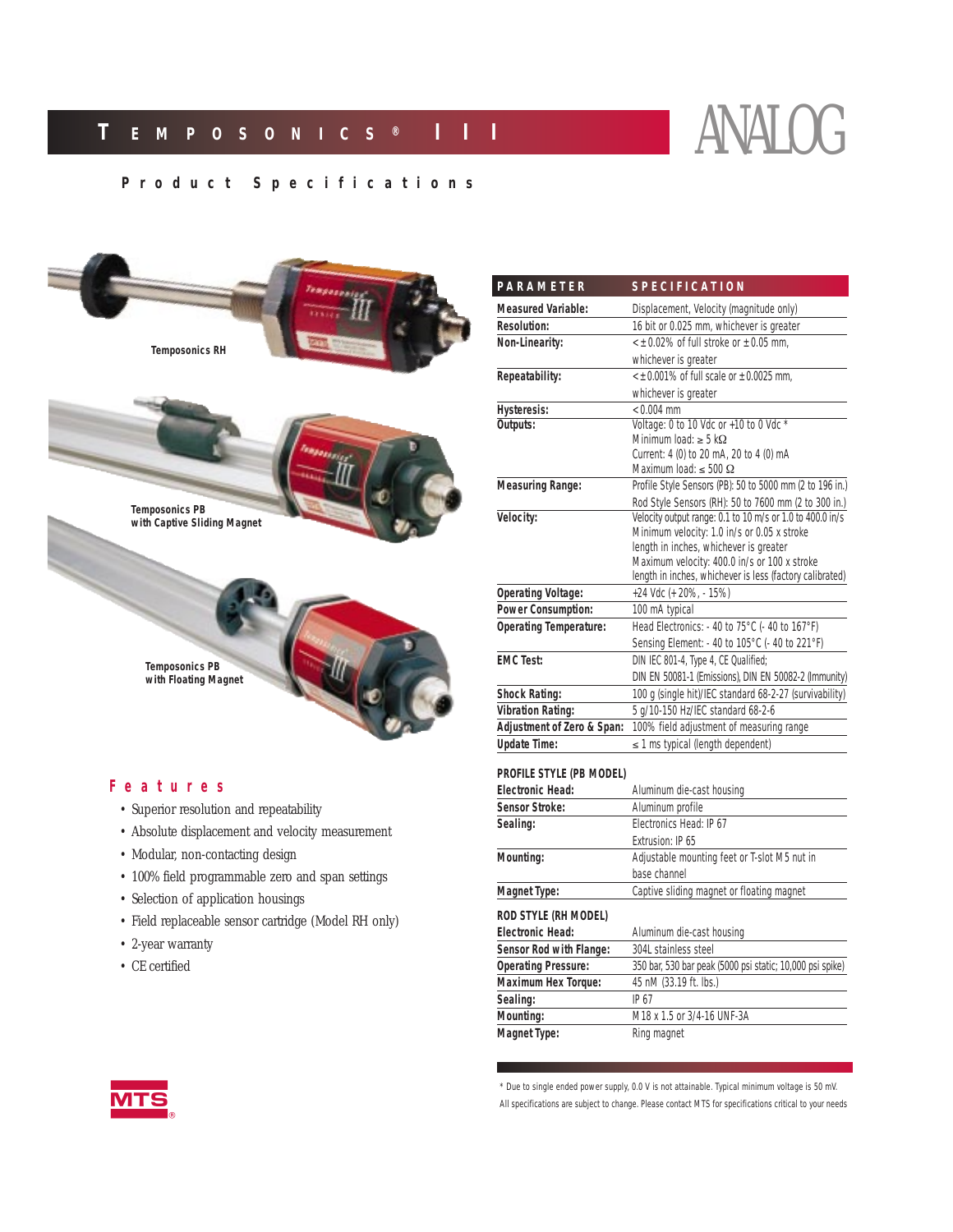### **ANALOG OUTPUT**

The "smart" Temposonics® III Series position sensors provide fast, reliable, and highly precise data processing and communication. Displacement and velocity data is preprocessed by the sensor electronics, thereby reducing the processing overhead of your machine controller.

Dual, simultaneous analog outputs are offered as standard (i.e., one displacement and one velocity output using one magnet, or two identical displacement outputs using two magnets). Like all of our sensors, the Temposonics III sensors use non-contacting magnetostrictive technology. Two application housings are available: rod-style (Model RH) and profile-style (Model PB). With RH sensors, the sensor cartridge can be quickly replaced in

the field without removing the application housing (available for sensor lengths up to 72 inches).

Temposonics III position sensors provide direct analog outputs, including voltage and current. Both voltage and current outputs allow 100% adjustments of zero and span setpoints. Since the outputs are direct, no signal-conditioning electronics are needed when interfacing with controllers or meters.



### **SINGLE/DUAL MAGNETS**

Temposonics III position sensors with analog outputs will support one or two magnets. (Refer to the illustration, right.)

A **single magnet system** provides one displacement output over the entire active range of the sensor's stroke length and one velocity output\* (magnitude only).

A **dual magnet system** provides two identical displacement outputs; a separate output is provided for each of two magnets positioned along the sensor length. It is important to note that a gap of at least three inches must be maintained between the magnets. Therefore, the output range of each magnet equals the active stroke length of the sensor less three inches. (Minimum sensor length for dual magnet systems is 6 inches.)

*\* Please contact MTS applications engineering for assistance with velocity outputs.*

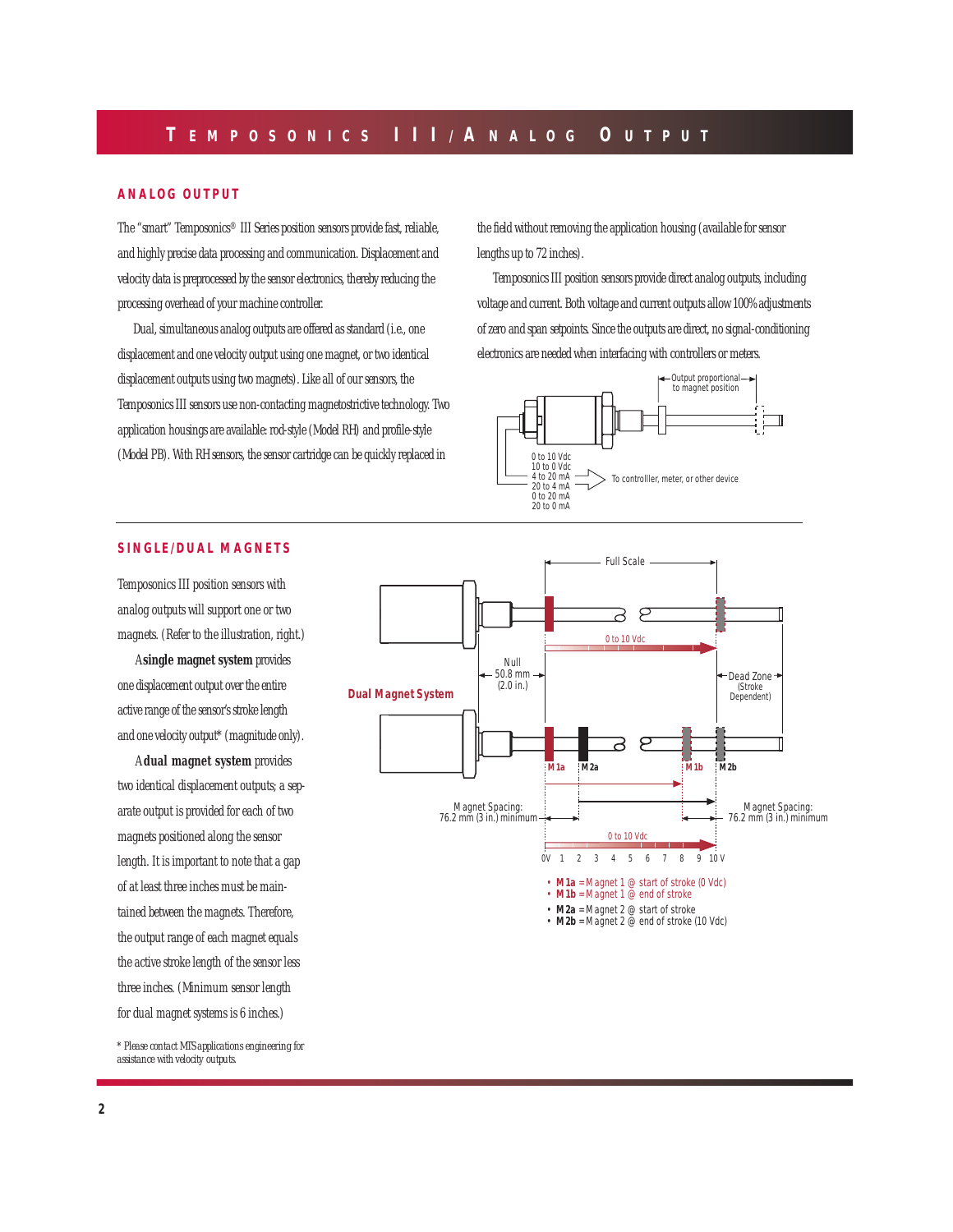# **D IMENSIONS/ T EMPOSONICS R H**

### **ROD-STYLE (Model RH)**

The Temposonics III rod-style application housing (Model RH) offers modular construction, flexible mounting configurations, and easy installation. It is designed for internal mounting in applications where high-pressure conditions exist (5000 PSI continuous, 10,000 PSI spike) such as hydraulic cylinders. Temposonics RH may also be mounted externally in many applications.

In addition, the RH housing offers the ability to quickly and easily replace the sensor cartridge in the field (for sensors up to 72 inches).

### **MAGNETS FOR TEMPOSONICS RH**

Magnets must be ordered separately with Temposonics RH sensors. The standard ring magnet (P/N 201542) is suitable for most applications.

## **TYPICAL CYLINDER INSTALLATION**

The rod-style Temposonics III position sensors (Model RH) are designed for installation into hydraulic cylinders. The sensor's high-pressure, stainless steel tube installs into a 1/2 inch bore in the piston head and rod assembly as illustrated (right).



**Part No. 201542**

**Part No. 251416**





*The illustration above represents a typical installation. Some installation requirements may be application specific.*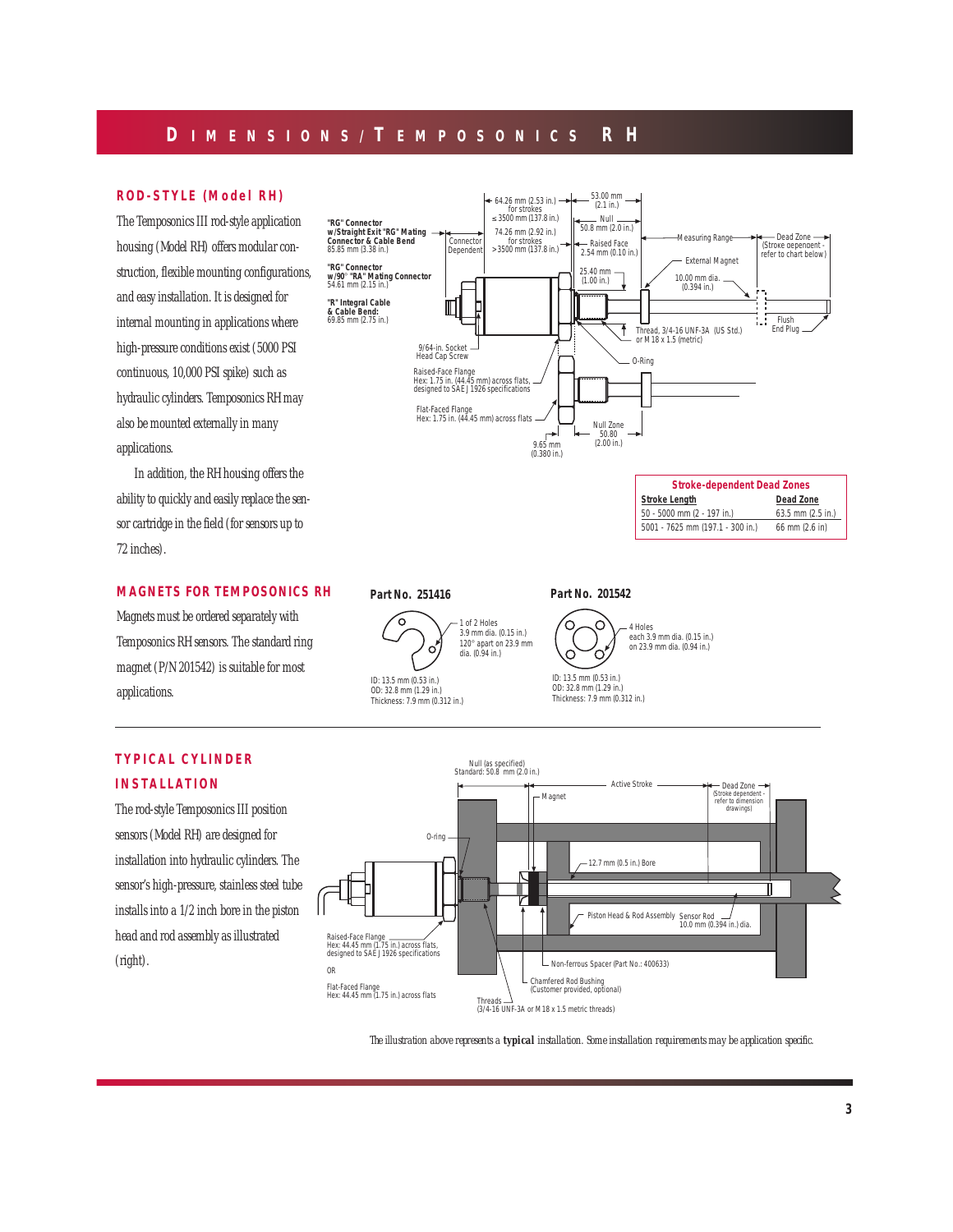### **PROFILE-STYLE (Model PB)**

Temposonics PB low profile-style position sensors offer modular construction, flexible mounting configurations, and easy installation. A choice of two magnet mounting configurations are available with the low profile housing: captive sliding magnet or floating magnet.

Temposonics PB sensors are effective in applications where space is an issue and in environments where there are high levels of dust and contamination. In addition, low profile Temposonics PB sensors are designed for external mounting on machines and can be configured with a variety of connector options.

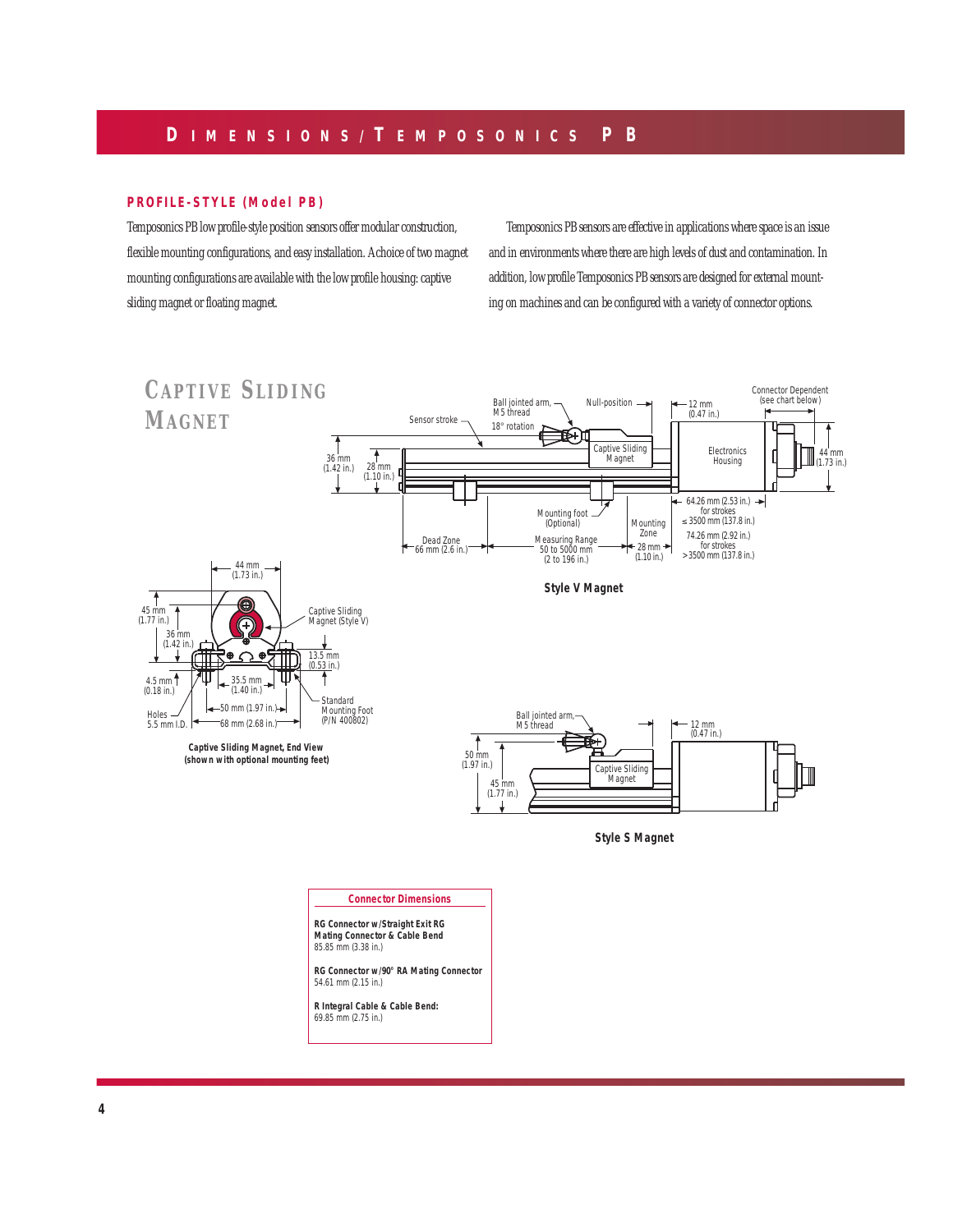# **F LOATING MAGNET**



# **MAGNETS & MAGNET ACCESSORIES FOR TEMPOSONICS PB**

Magnets are included with the order of Temposonics PB sensors. There are two styles of captive sliding magnet, and one style of floating magnet.



*Joint Rod (1) Sleeve, Part No. 401603 (2) Ball Jointed Arm, Part No. 401600-1*



*Floating Magnet Part No. 251416*







*Captive Sliding Magnet, Style S Part No. 252110-1*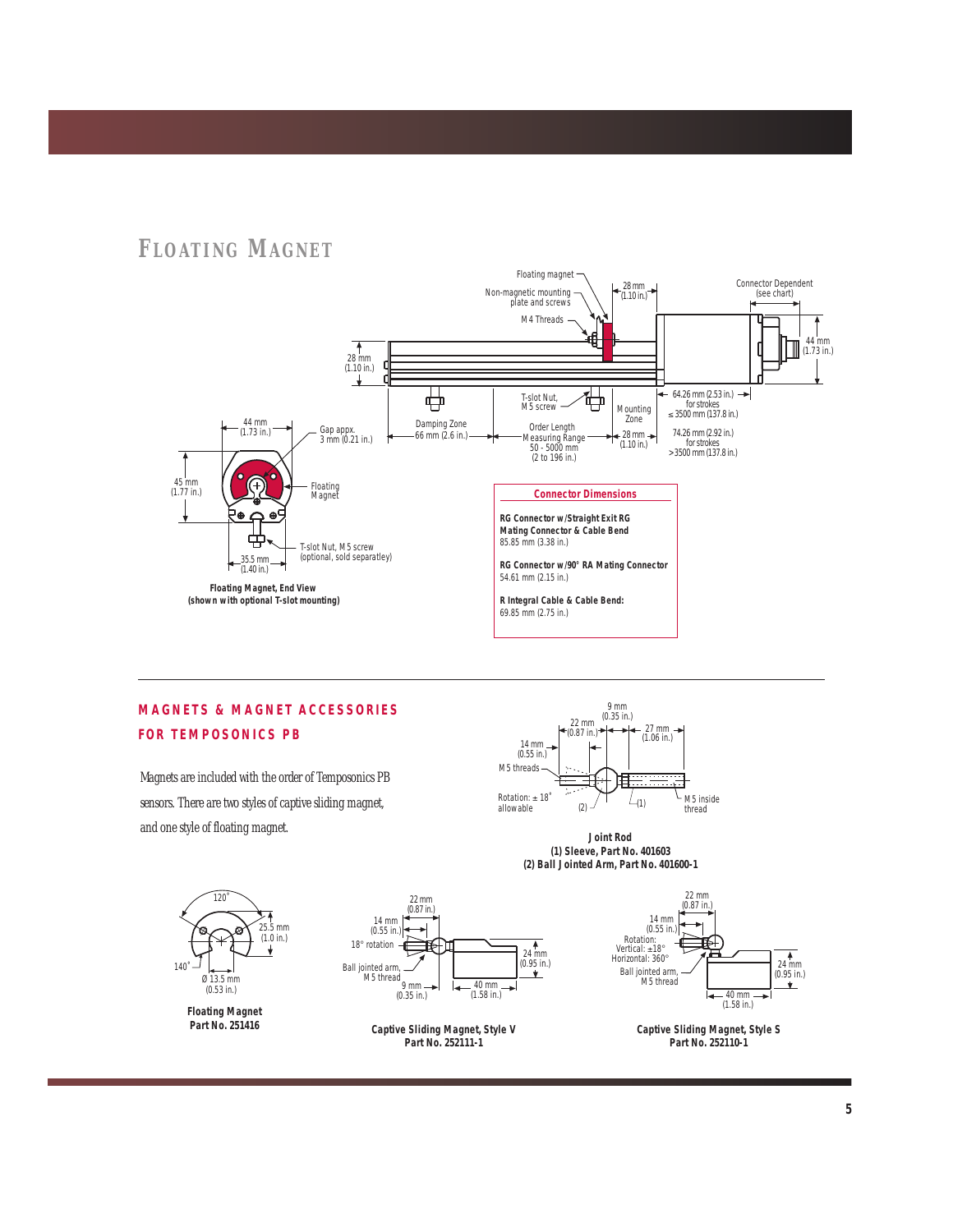# **W IRING**

### **CONNECTOR**

### **RG Connector:**

|                | <b>Pin No.</b> Wire Color | <b>Function</b>                                                 |  |  |  |
|----------------|---------------------------|-----------------------------------------------------------------|--|--|--|
| 1              | Gray                      | Output #1 (Displacement) *                                      |  |  |  |
|                |                           | 0 to 10 Vdc. 10 to 0 Vdc                                        |  |  |  |
|                |                           | 4 to 20 mA, 20 to 4 mA,                                         |  |  |  |
|                |                           | 0 to 20 mA or 20 to 0 mA                                        |  |  |  |
| 2              | Pink                      | Return for Pin 1                                                |  |  |  |
| $\overline{3}$ | Yellow                    | Output #2                                                       |  |  |  |
|                |                           | (Displacement or Velocity) *                                    |  |  |  |
|                |                           | 0 to 10 Vdc, 10 to 0 Vdc                                        |  |  |  |
|                |                           | 4 to 20 mA, 20 to 4 mA,                                         |  |  |  |
|                |                           | 0 to 20 mA or 20 to 0 mA                                        |  |  |  |
| 4              | Green                     | Return for Pin 3                                                |  |  |  |
| 5              | Red or Brown              | + 24 Vdc (+20%, -15%),                                          |  |  |  |
|                |                           | <b>Customer Supplied</b>                                        |  |  |  |
| 6              | <b>White</b>              | DC Ground                                                       |  |  |  |
| 7              |                           | No Connection                                                   |  |  |  |
|                |                           |                                                                 |  |  |  |
|                |                           | <b>RG Connector</b><br>(Molded Mating Extension Cable Required) |  |  |  |

| RO Cable:         |                              |
|-------------------|------------------------------|
| <b>Wire Color</b> | <b>Function</b>              |
| Gray              | Output #1 (Displacement) *   |
|                   | 0 to 10 Vdc, 10 to 0 Vdc     |
|                   | 4 to 20 mA, 20 to 4 mA.      |
|                   | 0 to 20 mA or 20 to 0 mA     |
| Pink              | Displacement Output Return   |
|                   | for Gray Wire                |
| Yellow            | Output #2                    |
|                   | (Displacement or Velocity) * |
|                   | 0 to 10 Vdc. 10 to 0 Vdc     |
|                   | 4 to 20 mA, 20 to 4 mA,      |
|                   | 0 to 20 mA or 20 to 0 mA     |
| Green             | Displacement Output Return   |
|                   | for Yellow Wire              |
| Red or Brown      | + 24 Vdc (+20%, -15%),       |
|                   | <b>Customer Supplied</b>     |
| <b>White</b>      | DC Ground                    |

# **CAUTION!**

*When wiring Temposonics III sensors, DO NOT connect DC ground to the cable shield or drain wire.*

*\* When using dual outputs, outputs #1 and #2 must have the same output scale (i.e., voltage or current) and the same orientation (i.e., forward or reverse acting).*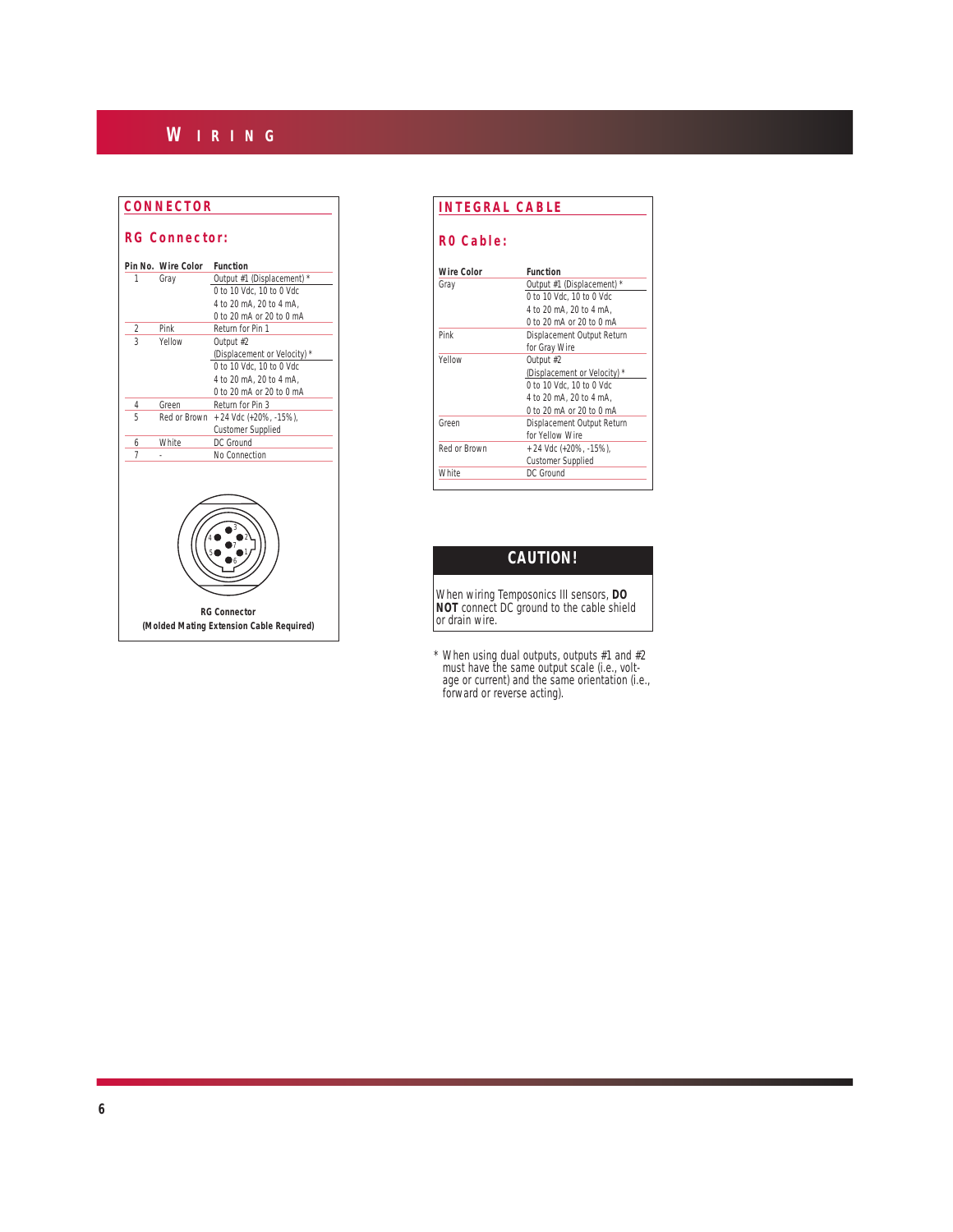### **H OW T O O RDER**

|                                                                  | 3 or 7 digit output code                                                                                                                                                                                                                                        |  |  |  |  |  |
|------------------------------------------------------------------|-----------------------------------------------------------------------------------------------------------------------------------------------------------------------------------------------------------------------------------------------------------------|--|--|--|--|--|
|                                                                  | POSITION SENSORS                                                                                                                                                                                                                                                |  |  |  |  |  |
|                                                                  | <b>SENSOR MODEL</b>                                                                                                                                                                                                                                             |  |  |  |  |  |
| When placing an order, build the                                 | Hydraulic Rod Style<br>$RH =$<br>$PB =$ Low-Profile Style                                                                                                                                                                                                       |  |  |  |  |  |
| desired model number using the                                   | <b>HOUSING STYLE __</b><br>Temposonics RH only (magnet must be ordered separately):                                                                                                                                                                             |  |  |  |  |  |
| model number guide (right). A wide                               | US customary threads, raised-faced hex, and pressure tube<br>$T =$<br>US customary threads, flat-faced hex, and pressure tube<br>$S =$                                                                                                                          |  |  |  |  |  |
| range of Temposonics III sensor                                  | Metric threads, flat-faced hex, and pressure tube<br>$M =$<br>Metric threads, raised-faced hex, and pressure tube<br>$N =$<br>Sensor cartridge only (No application housing, stroke lengths ≤ 72 in.)<br>$B =$                                                  |  |  |  |  |  |
| configurations are available to meet                             | Temposonics PB only (magnet included):<br>Floating Magnet, (Open ring: 140°)<br>$M =$                                                                                                                                                                           |  |  |  |  |  |
| the demands of your particular                                   | Captive sliding magnet with joint at top<br>$S =$<br>Captive sliding magnet with joint at front<br>$V =$                                                                                                                                                        |  |  |  |  |  |
| application. See the following page                              | LENGTH <b>Andrew Property</b><br>$\mathbf{U}$ = Inches and tenths                                                                                                                                                                                               |  |  |  |  |  |
| for how to order extension cables                                | or<br>$M =$ Millimeters                                                                                                                                                                                                                                         |  |  |  |  |  |
| and accessories.                                                 | (Encode length in 0.5 in. or 5 mm increments)<br>CONNECTION TYPE/CONNECTOR OR CABLE                                                                                                                                                                             |  |  |  |  |  |
| If you have any questions about                                  | Connector<br>RG0 = Standard 7-pin micro connector                                                                                                                                                                                                               |  |  |  |  |  |
| how to apply Temposonics III                                     | Integral Cables                                                                                                                                                                                                                                                 |  |  |  |  |  |
| position sensors, please contact one                             | R __ _ = Integral Cable, Standard<br>Cable Length<br>__ _ = Encode in feet if using US customary stroke length,                                                                                                                                                 |  |  |  |  |  |
| of our Application Engineers or your                             | encode in meters if using metric stroke length<br>Range: 1 (01) to 99 (99) ft. or 1 (01) to 30 (30) meters                                                                                                                                                      |  |  |  |  |  |
| local MTS distributor-they are                                   | <b>INPUT VOLTAGE _</b>                                                                                                                                                                                                                                          |  |  |  |  |  |
| available to help you design an                                  | +24 Vdc (+20%, -15%)<br>$1 =$<br>OUTPUT                                                                                                                                                                                                                         |  |  |  |  |  |
| effective position sensing system to                             | $A0$ __ _ _ _ _ _ - _ = 4 to 20 mA<br>$A2$ __ __ __ _ _ - _ = 0 to 20 mA<br>$V0$ __ _ _ _ _ . _ = 0 to 10 Vdc<br>$A1$ __ _ _ _ _ _ . _ = 20 to 4 mA<br>$V1$ __ _ _ _ _ . _ = 10 to 0 Vdc<br>$A3$ __ _ _ _ _ . _ = 20 to 0 mA                                    |  |  |  |  |  |
|                                                                  | To complete the analog output code, select from the 1 to 5 digit option codes below.                                                                                                                                                                            |  |  |  |  |  |
| fit your application.                                            | <b>Single Magnet Analog System</b><br>$\mathbf{1}$ = One (1) displacement output only<br><b>Velocity Output - Magnet Position</b>                                                                                                                               |  |  |  |  |  |
|                                                                  | $1 \_ \_ \_ \_ \_$ = One (1) each displacement and velocity (magnitude only) output<br>(fill in blanks with desired max. velocity) See chart at right.<br>Output<br><b>Velocity Direction</b>                                                                   |  |  |  |  |  |
| <b>IMPORTANT:</b><br><b>Consult MTS Applications Engineering</b> | Head Magnet Tip<br>Velocity output range: 001.0 to 400.0 inches/second or meter equivalents<br>$0 - 10$ Vdc<br>$10 - 0 - 10$<br>Minimum velocity = 1.0 inches/second or<br>$10 - 0 - 10$<br>10 - 0 Vdc<br>0.05 x stroke length in inches, whichever is greater. |  |  |  |  |  |
| before ordering analog outputs.                                  | 4 - 20 mA<br>$20 - 4 - 20$<br>Maximum velocity = 400 inches/second or<br>$20 - 4 - 20$<br>$20 - 4 mA$<br>100 x stroke length in inches, whichever is less.                                                                                                      |  |  |  |  |  |

### **Dual Magnet Analog System**

 **2** = Two (2) displacement outputs (Set points are referenced to the zero point of each application housing.)

| Output        | <b>Velocity Direction</b> |  |                   |    |     |
|---------------|---------------------------|--|-------------------|----|-----|
|               | Head                      |  | Magnet<br>at rest |    | Tip |
| 0 - 10 Vdc    | 10                        |  | U                 |    | 10  |
| $10 - 0$ Vdc. | 10                        |  | U                 |    | 10  |
| 4 - 20 mA     | 20                        |  | 4                 |    | 20  |
| $20 - 4 mA$   | 20                        |  | $\overline{A}$    |    | 20  |
| $0 - 20$ mA   | 20                        |  | Ω                 |    | 20  |
| $20 - 0$ mA   | 20                        |  | U                 | ÷. | 20  |

# **SENSOR CONNECTION TYPE S** = US customary threads, flat-faced hex **T** = US customary threads, raised-face hex **M** = Metric threads, flat-faced hex **N** = Metric threads, raised-face hex **UNIT OF MEASURE U** = US customary (inches and tenths: xxx.x in.) **M** = Metric (millimeters: xxxx mm) **LENGTH**<br> **\_\_ \_\_ \_\_ .** \_\_ = Inches and tenths (1 to 72 inches) or<br>
\_\_ \_\_ \_\_ = Millimeters (25 to 1825 mm) **PRESSURE HOUSING (RH Only)**

### **EXTENSION CABLES**